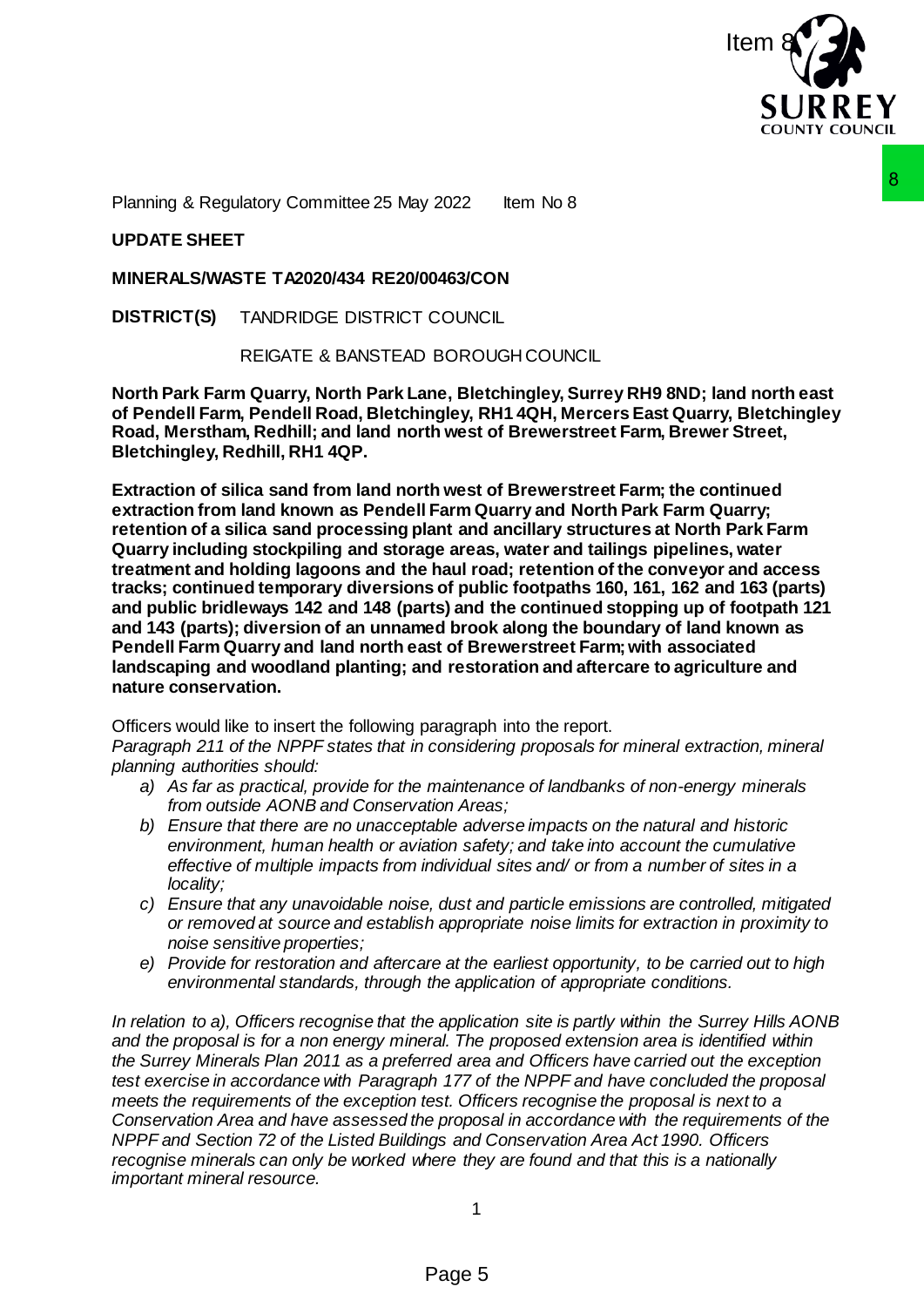*In relation to b), Officers have assessed the proposal with regards to the natural environment including habitat, protected species and trees including Ancient Semi Natural Woodland. Officers are satisfied that with the imposition of conditions that there would not be an unacceptable adverse impact. Officers have assessed the proposal in relation to the historic environment and note Historic England and the County Historic Building Officers comments that the proposal would lead to less than substantial harm. No objection or comments have been raised by Gatwick Airport in relation to aviation safety. Human health has been considered as part of air quality. Officers have taken into account the cumulative impact of the proposal in relation to the site itself in assessing the proposal and are satisfied that with the imposition of suitably worded conditions, there would be no unacceptable adverse impact.* 

*In relation to c), Officers have assessed the potential impacts of the proposal with regards to noise, dust and particle emissions. A Dust Management Plan has been provided to ensure control of dust and the County Air Quality Consultant raises no objection with regards to dust or air quality matters. The County Noise Consultant has reviewed the noise assessment and information provided and is satisfied that subject to the imposition of conditions the proposal would comply with national guidance with regards to noise.* 

*With regard to e) Officers are satisfied that restoration and aftercare at the application site would be carried out to high environmental standards given the restoration that has previously taken place there. Officers recognise concerns have been raised about the timely manner of restoration of parts of North Park Farm Quarry but recognise the need to blend various grades of sand for consumer requirements. The applicant has submitted phasing plans which show how the application site would be worked including when areas of the site would be restored. Given the application site's location within the AONB and the concerns raised from third parties Officers propose to amend condition 60 to include a requirement that areas of the application site are restored before commencement of further extraction takes place. Points d), f) and g) are not relevant to this proposal.* 

# **RECOMMENDATION**

Condition **26** should be amended as follows:

Prior to the commencement mineral extraction in Phase 4 as shown on drawings 60471763- BSP-009 rev C Pendell and Brewer Street Phase 4 dated November 2021 and 60471763- COMP-033 rev B dated November 2021, the Applicant shall undertake a further review of:

- the groundwater level monitoring data to determine whether any change to the maximum depth of excavation determined under Condition **22** is necessary.
- the groundwater sampling and laboratory testing data to determine whether any changes are required to the Trigger and Control Concentrations determined under Condition 21 and the Contingency Action Plan

The results of the review shall be submitted to the County Planning Authority for verification with the Environment Agency and written approval of any changes proposed.

### Condition **39** should be amended as follows:

**Prior to the commencement of mineral extraction within Phase 3 of Pendell and the Brewer Street Extension Site as shown on drawing 60471763-BSP-008 rev C dated November 2021 and 60471763-COM-031 rev C dated January 2022** Twelve months prior to soil stripping or removal; and bund construction taking place in Phase 3 and 4 of Pendell and Brewer Street Quarry in accordance with drawing 60471763-BSP-008 rev C Pendell and Brewer Street Phase 3 dated November 2020 and drawing 60471763-BSP-009 rev C Pendell and Brewer Street Phase 4 dated November 2020. Prior to the working of Phase 3 and 4 a revised Dust Management Plan shall be submitted and approved in writing by the County Planning Authority providing additional details of the locations of the Dust Monitoring Equipment to be located at the Brewer Street extension area. environment and note Historic England and the Constantial random the proposal would lead to less than substantial has raised by Gatwick Airport in relation to aviation safe and part of air quality. Officers have taken into

An additional condition should be added after Condition **58**:

2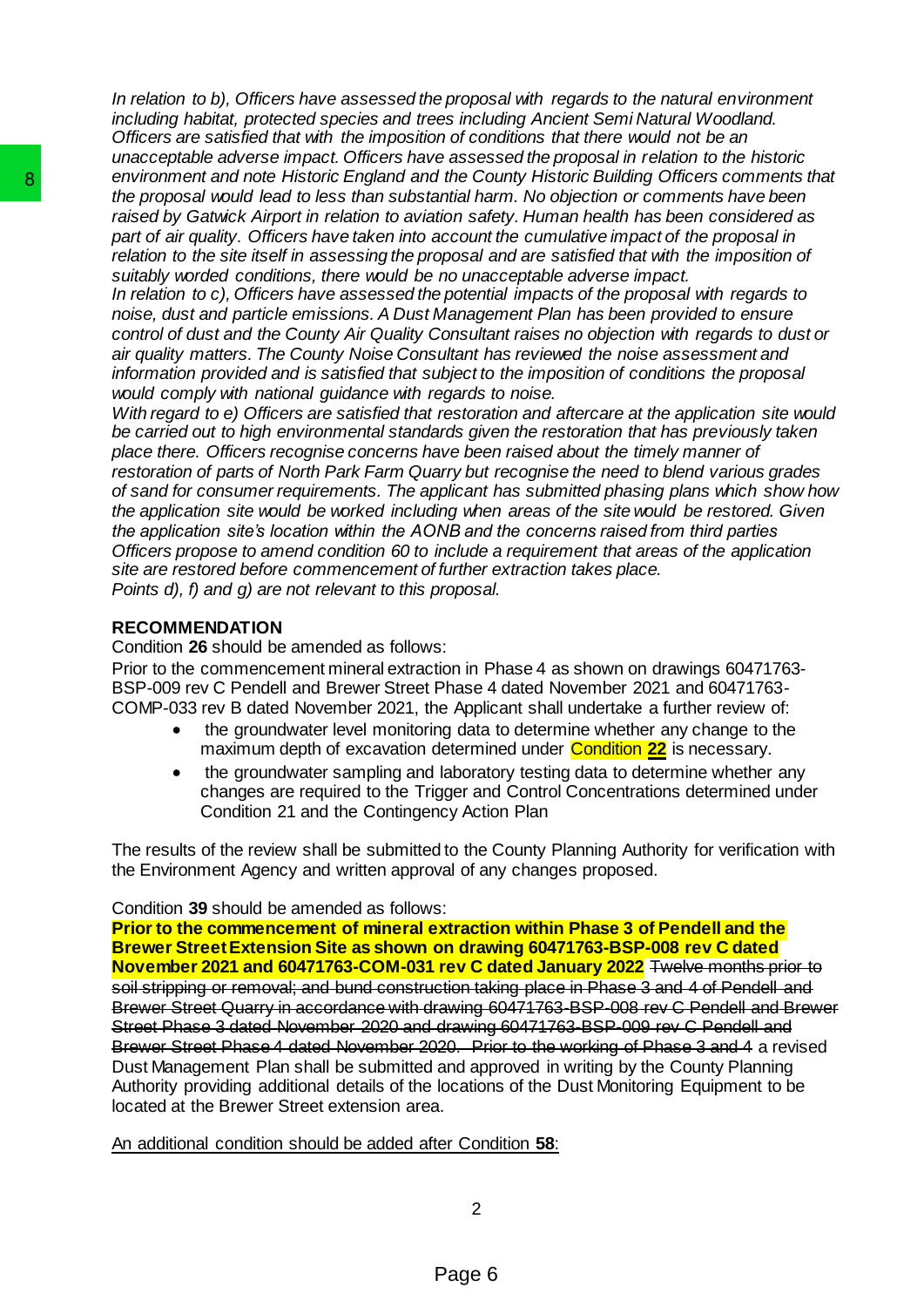**Prior to the commencement of Phase 3 at land known as Brewerstreet as shown on drawing 60471763-BSP-008 rev C dated January 2022, an Arboricultural Method Statement (AMS) shall be submitted to and approved in writing by the County Planning Authority for the trees and groups of trees as shown on drawing CE-BS1182-DW-15 Final Compiled Tree Constraints, Arboricultural Implications Assessment and Tree Protection Plan dated 16 December 2019. The AMS shall include details of:**

- **Site access**
- **The intensity and nature of activities**
- **Phasing of on-site operations**
- **Parking, storage and welfare facilities**
- **Tree protection (barriers) and their distance**
- **Tree protection plan**
- **Removal of materials, facilities and protective measures for the final phase; and**
- **Monitoring**

## **The development shall be carried out in accordance with the approved AMS.**

Condition **59** should be amended as follows:

The development hereby permitted shall be carried out strictly in accordance with the Landscape and Ecological Management Plan (LEMP) Rev A dated December 2021. The LEMP shall be subject to review within 12 months of the date of this permission and thereafter periodically reviewed on a five year programme or following the annual review as set out in paragraphs 5.4.2 – 5.4.6 should this necessitate amendments until the site is restored. There shall be annual Restoration Steering Group site meetings as set out in paragraphs 5.3.3 – 5.3.7. The review shall include:

- The effectiveness of the LEMP in achieving its overarching strategy and management aims for each compartment;
- Changes in guidance and accepted best practice;
- Any relevant requirements of the County Planning Authority; and
- **The timescale for the submission of management plans for each compartment.**

Condition **60** should be amended as follows:

The restoration of the application site and all landscape planting shall be carried out in accordance with the phasing as shown on plans 60471763-COMP-029 rev C Composite Phasing Plan 2 Pendell and Brewer Street Phase 1 North Park Phase 1 January 2022, 60471763-COMP-030 rev C Composite Phasing Plan 3 Pendell and Brewer Street Phase 2 North Park Phase 2 January 2022, 60471763-COMP-031 rev C Composite Phasing Plan 4 Pendell and Brewer Street Phasing 3A North Park Phase 3 dated January 2022, 60471763- COMP-32 rev C Composite Phasing Plan 5 Pendell and Brewer Street Phasing 3B North Park Phase 4 dated January 2022, 60471763-COMP-033 rev C Composite Phasing Plan 6 Pendell and Brewer Street Phase 4A North Park Phasing 5 dated January 2022, 60471763-COMP-034 rev C Composite Phasing Plan 7 Pendell and Brewer Street Phase 4B North Park Restoration dated January 2022, 60471763-R-022 rev C Composite Restoration Plan (Mercers to Pendell) dated December 2021 and 60471763-R-023 rev D Composite Restoration Plan (Pendell to Godstone) dated December 2021. **Mineral extraction of Phase 4a as shown on drawing 60471763-COMP-033 rev C Composite Phasing Plan 6 Pendell and Brewer Street Phase 4A North Park Phasing 5 dated January 2022 shall not commence until restoration of Phase 2, with the exception of the conveyor belt and haul road, has been completed and signed into aftercare; and mineral extraction of Phase 4b as shown on drawing 60471763- COMP-034 rev C Composite Phasing Plan 7 Pendell and Brewer Street Phase 4B North Park Restoration dated January 2022 shall not commence until restoration of the Amber Hole within North Park Farm Quarry has been completed and signed into aftercare.** Infinications assessment and Iree Protection<br>
Schall include details of:<br>
Schall include details of:<br>
Thites<br>
Thitse<br>
Thitse<br>
Schall include details of:<br>
Thitse<br>
secarried out strictly in accordance with the<br>
secarried out

An additional Informative should be added:

**The applicant is reminded to notify the following properties (Becks Cottage, Whitehill Cottage, The Barn, Place Farm, Cleves Cottage, Granary Cottage, The New House, 1 – 12**